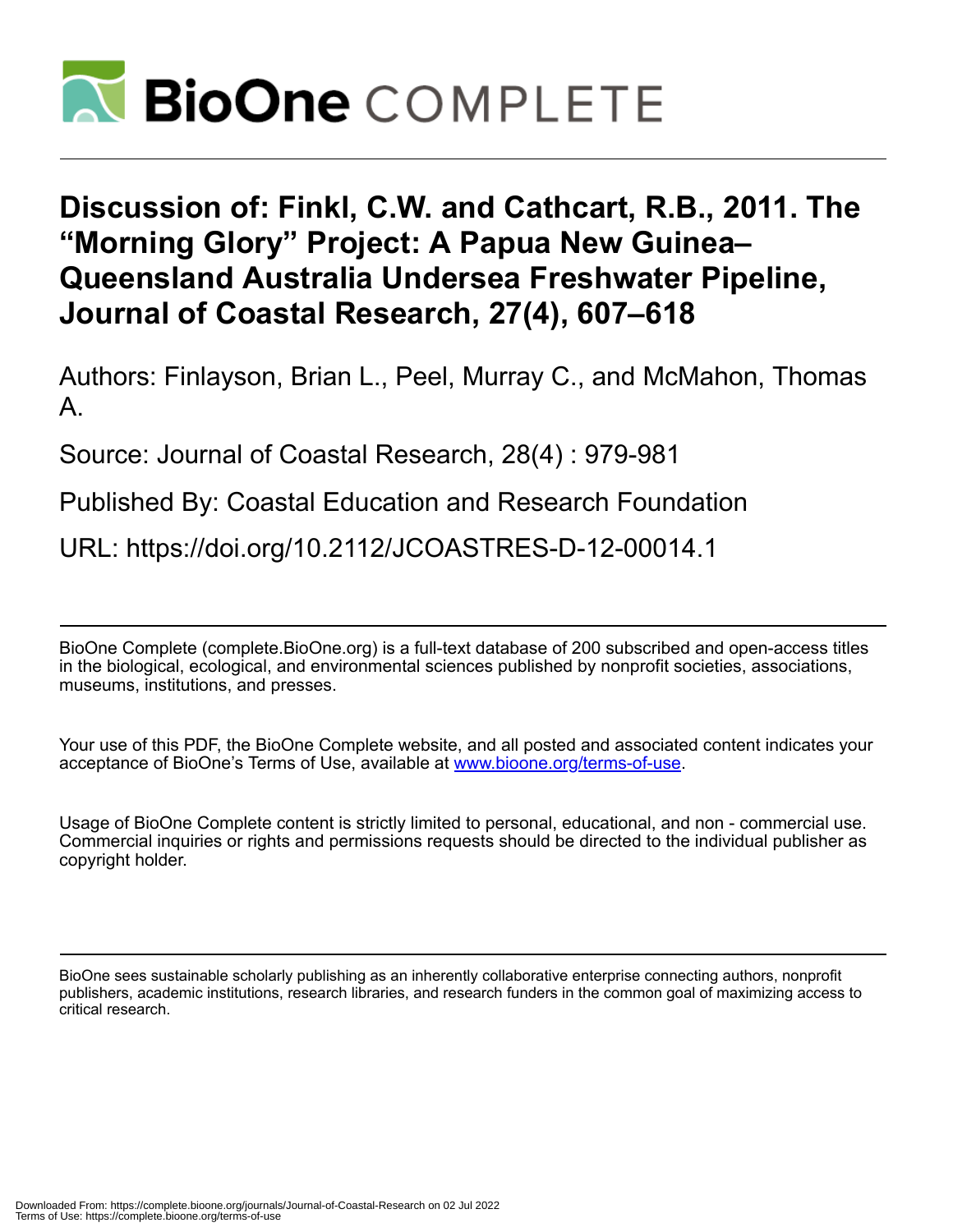

DISCUSSION



## Discussion of: Finkl, C.W. and Cathcart, R.B., 2011. The ''Morning Glory'' Project: A Papua New Guinea–Queensland Australia Undersea Freshwater Pipeline, Journal of Coastal Research, 27(4), 607–618.

Brian L. Finlayson†, Murray C. Peel‡, and Thomas A. McMahon‡

{ Department of Resource Management and Geography The University of Melbourne Victoria 3010, Australia brianlf@unimelb.edu.au

{ Department of Infrastructure Engineering The University of Melbourne Victoria 3010, Australia mpeel@unimelb.edu.au thomasam@unimelb.edu.au

## **ABSTRACT**



www.JCRonline.org

Finlayson, B.L.; Peel, M.C., and MCMahon, T.A., 2012. Discussion of: Finkl, C.W. and Cathcart, R.B., 2011. The ''Morning Glory'' Project: A Papua New Guinea–Queensland Australia undersea freshwater pipeline, Journal of Coastal Research, 27(4), 607–618. Journal of Coastal Research, 28(4), 979–981. West Palm Beach (Florida), ISSN 0749-0208.

Finkl and Cathcart have proposed a macroengineering project to deliver water from the Fly River in Papua New Guinea via an undersea pipeline into northeast Australia, routed down the Diamantina River and thence into Lake Eyre. The proposal has historical antecedents but its scientific basis is very weak. No case is made for the usefulness or demand for the water in Australia. Little consideration is given to the environmental, social, and political issues that such a scheme would involve. Scientific papers that are referenced in support of the arguments in the paper in many cases do not deal with the issues on which they are quoted. The authors appear to have little understanding of the geography of the areas they are discussing, which leads them to make many erroneous assertions about these places. The paper contains a considerable amount of irrelevant and trivial material, such as the life history of HMS  $Fly$ . The subject matter of the paper lies well outside the stated subject area of the Journal of Coastal Research.

ADDITIONAL INDEX WORDS: Papua New Guinea, Queensland, Fly River, macroengineering.

Early speculation about the source of the water in the Great Artesian Basin of Australia included the suggestion that it originated in the highlands of New Guinea (Powell, 2011). Geological investigations in the late 19th century demonstrated the real source of the water along Jurassic sandstone outcrops in central Queensland (Falconer, 1886; Jack, 1895). It is therefore interesting to see the New Guinea connection revived in this proposal to pipe water into western Queensland, with one of the aims being to provide recharge to the aquifers of the Great Artesian Basin. Despite this historical connection, the considered scientific basis for this paper is very weak and although its focus is on the spectacular nature of this "macroengineering proposal" (p. 609) and "profoundly transformative macroengineering concept'' (p. 617) involving an 11 m-diam. undersea and overland " $\sim$ 2200-km-long pipeline(s)" (p. 614) delivering water into the upstream end of the Diamantina River, and then flowing along the natural channel into Lake Eyre, specific technical details are sparse.

Published Pre-print online 15 May 2012.

The volume of water to be pumped is variously described as "...we do not assume that all  $6000 \text{ m}^3 \text{ s}^{-1}$  is extracted from the Fly River in Case A and less than half (4.9 billion cubic m yearly pumped through an 11-m-diameter undersea pipe) is taken in Case B!" (p. 614). Here 6000  $m^3 s^{-1}$  is the annual flow of the Fly River below the Strickland Junction, but 4.9 billion m<sup>3</sup> per year is not half of this but a mere  $155 \text{ m}^3 \text{ s}^{-1}$ . Likewise, there is no discussion in this paper of the amount of water that could be transferred down the Diamantina channel, or about the demand for water in the receiving area. Costs are similarly vague: ''We estimate the 2011 financial cost of this mostly underwater route at about four plus billion Australian dollars.'' (p. 616). There is no suggestion anywhere as to what the cost of this water would be to its consumers.

The case made for the usefulness and demand for such a project is also lacking in substance. For example, it is argued that following a meteorological drought lasting more than a decade in southern Australia ''it is likely that the nation's farming population will move northward to wetter Queensland if extrasufficient (sic) and all-season freshwater supplies could be, somehow, made certainly available" (p. 617). The source

DOI: 10.2112/JCOASTRES-D-12-00014.1 received 22 January 2012; accepted 31 January 2012.

<sup>©</sup> Coastal Education & Research Foundation 2012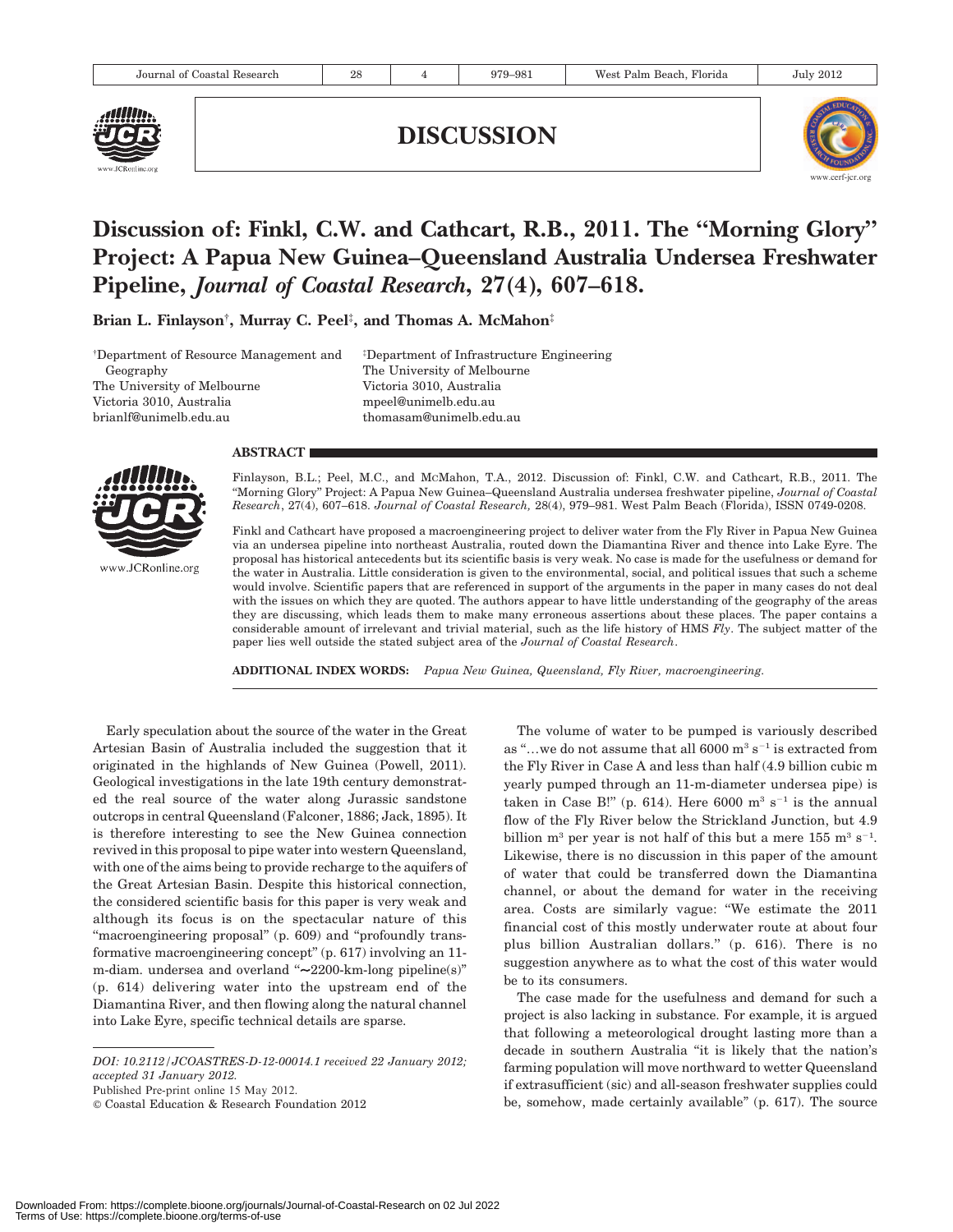quoted for this assertion is a paper by Leonardo Carroll (2008). Carroll makes no such assertion in his paper. Indeed, in a recent review of population and water in Australia, Rutherfurd and Finlayson (2011) pointed out that although water was a necessary requirement for population growth, it was, of itself, not sufficient to stimulate population growth. The Ord River Project in the north of Western Australia demonstrates this well (Davidson, 1982).

Carroll (2008) is not the only author cited for something not contained in their paper. Information on the bed of Lake Eyre attributed to Featherstone et al. (2011) was certainly not derived from that publication. Rather the two-paragraph description of Lake Eyre in the second column of p. 609 draws heavily upon the uncited website http://www.ilec.or.jp/database/ oce/oce-04.html. Arblaster, Meehl, and Karoly (2011) do not discuss interactions between future climate change, population growth, and freshwater scarcity in the Southern Hemisphere. Similarly, Geobbert and Leslie (2010) do not discuss the potential for tropical cyclone formation in the Arafura and Coral seas to become stronger under climate change.

On p. 609 the following appears ''… the introduction of extraneous freshwater supplies provided by long-distance interbasin freshwater importation macroproject that would cause the Diamantina River to become perennial, a significant hydrological improvement (Tisdell, 2010).'' Nothing of the kind is contained in Tisdell's paper, which deals with environmental flows and specifically with the Murrumbidgee River in southeastern Australia. In fact, Tisdell's paper is about restoring environmental flows, and nowhere makes any suggestion that converting an intermittent stream into a perennial one would be a 'significant hydrological improvement'.

The proposed pipeline routes would transit across part of the Gulf of Carpentaria Drainage Division. This drainage division produces 24.7% of the runoff in Australia but only 0.05% of this is currently diverted for beneficial use and the population of the division is only 0.05 million (Bureau of Rural Science, 2008). The question arises then as to why a complex and expensive transfer of water from Papua New Guinea should be built while local water supplies remain undeveloped. A detailed analysis of the rivers of northern Australia and a discussion of their potential for development has been provided by Petheram, McMahon, and Peel (2008). Potential development is limited by the high variability of flow in these rivers, by the limited availability of suitable storage sites, and the high evaporation losses. Petheram et al. (2010) further discuss the potential for the development of irrigation in Australia and show that the greatest potential for further development of irrigated agriculture will continue to be in the south of the continent, adding further to the inappropriateness of the contention of Finkl and Cathcart that farmers in southern Australia would like to flock to the north. In this context, Finkl and Cathcart are clearly aware of the work of Petheram et al., having quoted their 2010 paper as a source of information on predicted climate change in north Australia.

Given the limits to irrigation development imposed by variability and storage sites in northern Australia, it could be argued that a permanent supply from Papua New Guinea offers, in theory at least, some potential benefits. The problem of high evaporation losses would still exist, with over 3.0 m of

expensive piped water being potentially lost to evaporation each year (Bureau of Meteorology, Australia, 2003). However, this also ignores the range of social, environmental, and economic constraints to such a project both in Papua New Guinea and in Australia.

Finkl and Cathcart dismiss any social and political issues in Papua New Guinea by claiming that this project would be of economic benefit to the whole Papua New Guinea population. The experience of mining operations in Papua New Guinea, such as Bougainville Copper and the Ok Tedi gold mines, should give cause for caution in this regard. Also, Papua New Guinea is politically in a parlous state, with high levels of endemic corruption such that it is highly unlikely that any benefits from this project would be equitably distributed in the population (Australian Government, 2004).

Environmental impacts at the Australian end of the pipeline are largely ignored. Finkl and Cathcart propose that the irrigated area at the lower end of the Diamantina River needs to be ''isolated by desert and fencing to avoid being overrun by Cane Toads'' (p. 617). A valid concern, but when in this project the Diamantina River is turned from a variable intermittent stream into a permanently flowing one, it is possible that this could support the migration of cane toads and other unwanted animals and plants into the interior. There is also the issue of organisms that would be transferred through the pipeline from Papua New Guinea into central Australia, probably necessitating the sterilization of the water before it could be released into the Australian environment.

The only other issue on which Finkl and Cathcart express any concern for environmental impacts is where they say (p. 616): ''We have no intention to repeat coastal changes initiated by construction of the Snowy Mountains Hydroelectricity Scheme—namely, a morphological change at the mouth of the Snowy River dating from 1951 to the present day.'' Although large water extractions from the Fly River may cause coastal changes at its mouth, this is not the context in which this issue is raised. Rather, it comes in a rather strange discussion about the supply of water to cities on the east coast of Queensland. There is clearly no relevance to the Snowy in this case, as, were this water to be supplied to east coast cities, it would represent an addition, not a reduction of flow in the rivers associated with those cities.

The authors' lack of knowledge of this part of Australia is further exposed by their description of northeastern Australia as being a ''wasteland'' (p. 609), a description that would surprise its prosperous residents. This part of Queensland is a huge area with a large range of environmental conditions, none of which could realistically be described as wasteland. It ranges from highly productive dryland agriculture through irrigated farming districts and into pastoral rangelands. Similarly, Cairns and Brisbane are described as the major seaports on Australia's east coast. If we consider only the ports on the east coast of Queensland (ignoring all the large ports in New South Wales), by far the largest port in terms of throughput tonnage is Hay Point and the second largest is Gladstone. Brisbane ranks third, but Cairns is a minor port with only about 1% of the throughput tonnage of Hay Point (Queensland Government, 2010). Port Moresby is also described as a major seaport